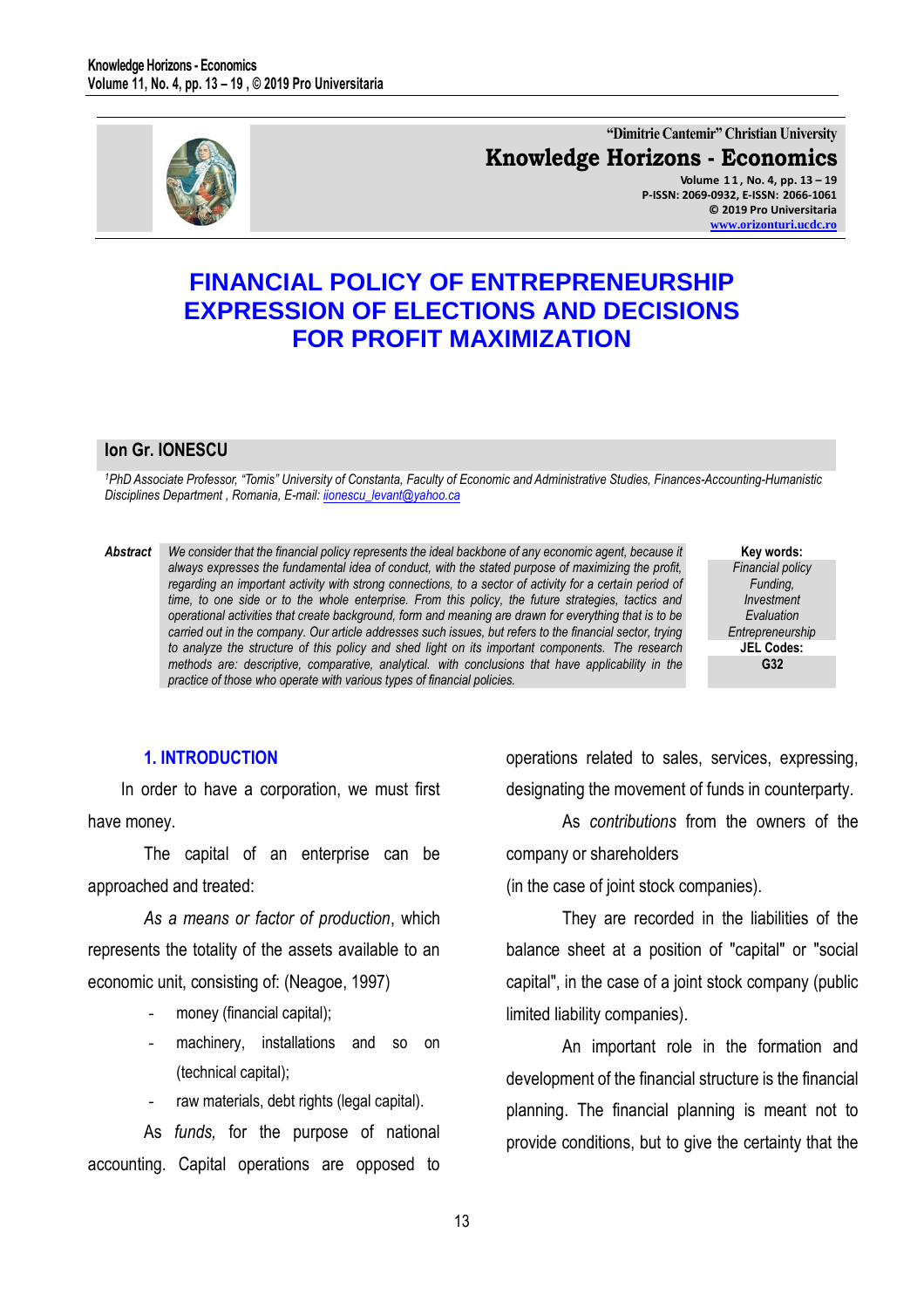money resources are given an efficient use, making

concrete references to:

Â

- what categories of funds and in what size does the corporation form in the future?
- how much does the corporation allocate to its own development? How much does he invest?
- Only now, there is a need for a policy,

represents an overall idea, coherent, rich in

policy, as a rule, in the long term, whic content and all-encompassing, which is structured into component parts, to allow for profitable activities, for each compartment of the organization.

## **Figure no. 1 The content of the financial policy**



Source - Author bource

"The finances are the subject of a policy of the managers of the company, which is the expression of a behavior, of some elections, of some decisions that aim to reach, to the best extent, the objective of maximizing the value". (Bocănete, 2010).

At the enterprise level, three financial policies can be identified, initially considered independent: (Oncioiu-Holban, Ion-Bocănete, 2009)

- investment policy (internal and / or external);
- financing policy (own and / or borrowed sources);

dividend policy (distribution and / or reinvestment of dividends).

#### **2. INVESTMENT POLICY**

The investment decision is an integral part of the general policy of the company. It means not only a capital asset, but also a certain activity that aims to place the company in a certain position on the market, initiating and maintaining business relations with companies from different sectors of activity, etc.

Any longer term capital investment for profit purposes is an investment. "Regardless of whether the funds are placed in fixed assets or in current assets, the investment represents an important immobilization of these funds, in volume and duration, aiming to obtain a higher return in the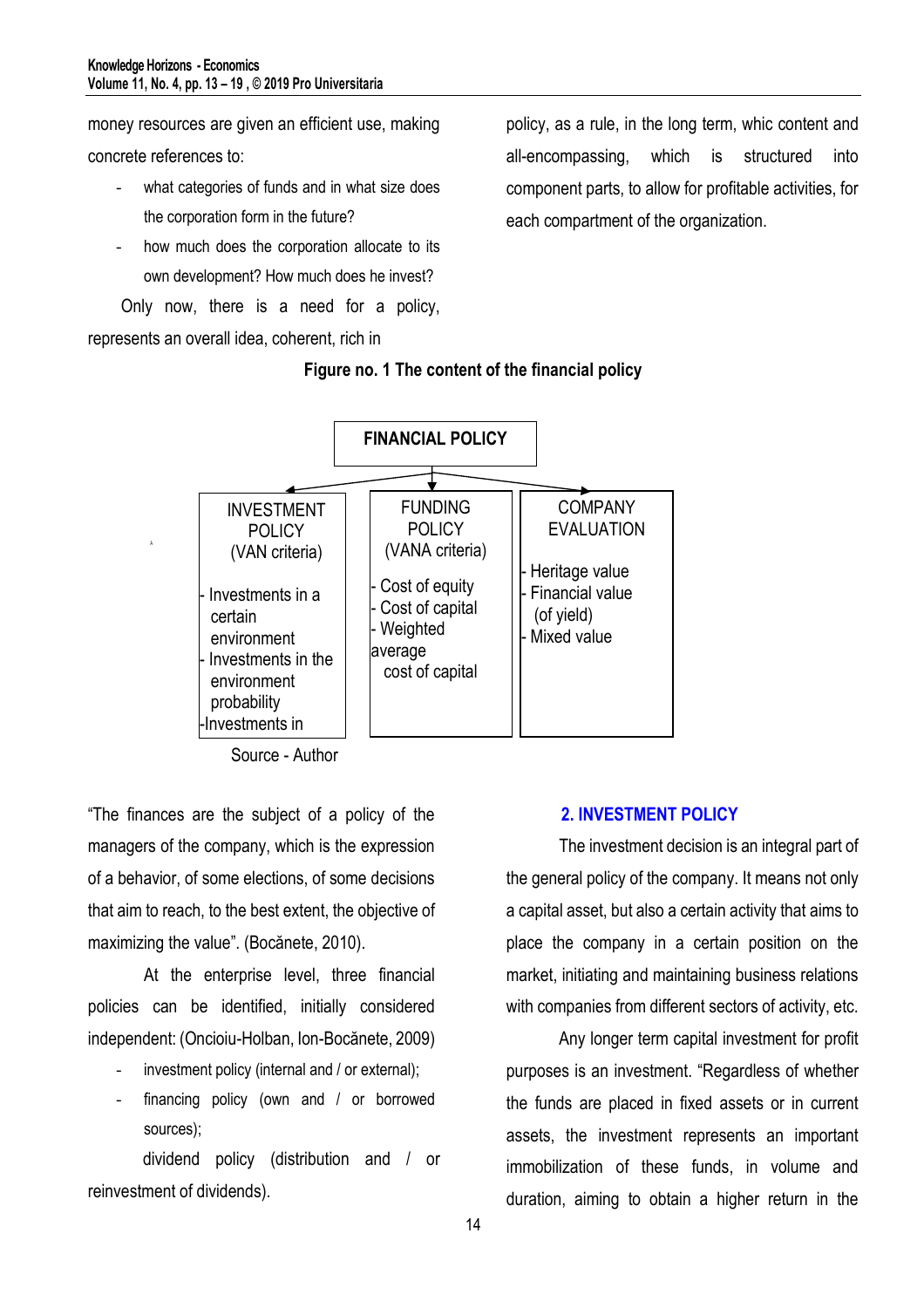future. Therefore, "the investment policy, takes into account the investment decision that leads to a capital asset, currently made, but which is to be spread over several future years, under risky conditions, in the hope of an increased return, with is to be obtained" (Stancu, 2002).

The investment can also be thought of as an action, by which significant amounts of money are spent, which changes the cash flow of the one who makes such a decision. Major investments in the sphere of company policy not only change the cash flow, but they also affect its financial position, measured by means of financial or statistical indices.

The forms that the company invests in include expenses for: construction, equipment, land, research-development, changes in stock levels, financial assets.

From a financial point of view, "the investment causes a very large capital expenditure that must be offset, in perspective, by the inflows of funds, respectively by the cash flows (profits) generated by the financed investment objective, spread over the whole life period. its economy" (Ștefan, 2002).

In the financial sense, the investment represents the renunciation of an amount of money, present and certain, in the hope of obtaining future, but probable future income.

In accounting sense, "the investment involves the allocation of an amount of money available for the purchase of an immobilized asset that will generate future cash flows and will determine operating expenses that must be covered by future cash flows" (Feleagă, Ionescu, 1998).

Certainly, the investment decision is the central decision in a company, because taking an incorrect decision in this regard usually causes significant financial losses, and in some cases can lead to the bankruptcy of the company" (Stancu, 2002).

In the investment policy, there are decision alternatives that can be: (Dumitrașcu, 2014)

Specialization - represents the deepening of the activity profile in new products, in new technologies. For this, internal investments will be proposed, in the acquisition of new equipment in the improvement of personnel.

This type of investment is associated with the risk of too much specialization, but also the profitability of successfully conquering the respective segment of the market.

 Diversification - represents the purchase of shares in the share capital of other companies. Therefore, external investment projects in the purchase of financial securities will be proposed. Risk mitigation, through diversification, takes place against the backdrop of a more moderate average profitability of the various internal and external activities of the enterprise.

"The choice of one or the other of the alternatives or of a combination between them, is based on their contribution to increasing the value of the company. For methodological reasons, this foundation is made first, separately from the financing policy, so that, finally, the decision integrates both contexts for evaluating investment projects" (Staicu et all, 1995).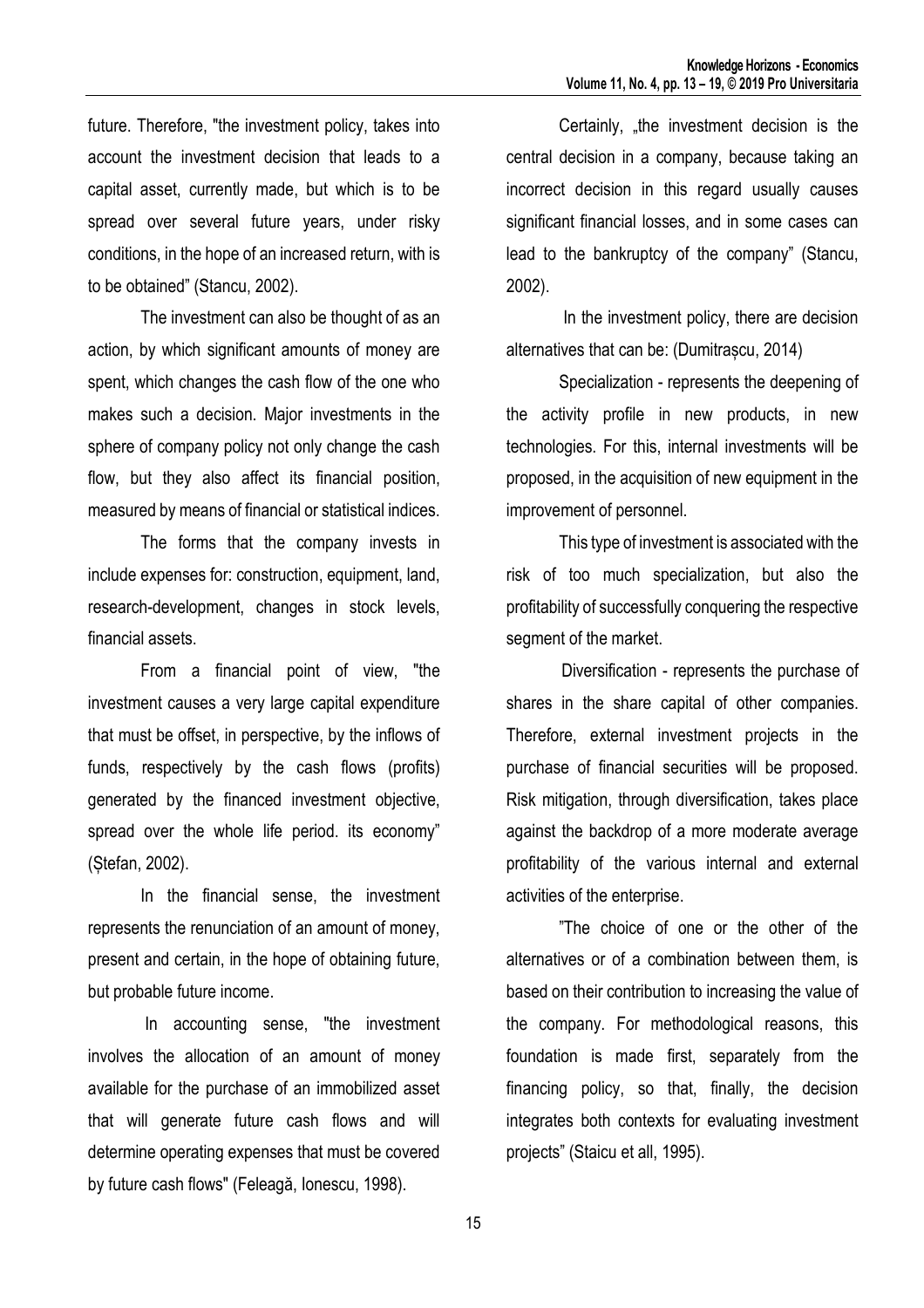A first hypothesis of finance theory was that of net separation, investment policy, financing policy (for any investment project, the financial market offers sufficient opportunities to purchase the necessary capital).

## **3. FINANCING POLICY**

To start a business you need money and technical capital. The money (financial) is important.

 The sources of procurement are external and internal to the enterprise.

 *The external sources* for the purchase of the money capital (here are those outside the enterprise) refer to endowments, financing, actions and loans. They are staggered over time in order to maximize the short-term aspects of the capital markets. But the provision has to say what is the relationship between shares and loans.

 A loan" has a specific cost, usually lower than that involved in "equity" or joint actions. Interest paid is deducted from profit or income, before establishing taxes, while dividends on shares do not.

 But the loans also give uncertainty about the ownership of the company's assets in case of failures. So, a certain precaution in establishing the weight of company loans is required. Therefore, an optimal level of lending leads to the location of costs, to obtain the capital, at a low or as low a level as possible" (Chirilă, 2001).

 *The internal sources* refer to depreciation and the part of the profit which, according to the contract for the establishment and the company status, is provided for the capital increase.

**In the financing policy**, the decision alternatives can be: (Giurgiu, 1995)

- *internal sources* – results from self-financing (depreciation + profit) and from divestments (disposals) of fixed and current assets;

*- external sources* - attracting capital from outside the company (public saving, bank capital, etc.). In turn, external sources may be own (attracting new capital from shareholders or associates) and borrowed (from bank or public lenders = buyers of corporate bonds).

The criterion for selecting one or the other or a combination of them is the weighted average cost of the capital of the enterprise. More specifically, it is the marginal cost of the additional capital needed to finance investment projects. From this point of view, self-financing is cheaper.

Lower costs can be obtained from bank loans and the obligatory loan, if the debt ratio is reasonable.

The most expensive are the attractions of new capital, of the shareholders. However, the increase of own capital presents the advantage of improving the financial structure of the company (increasing the share of own capital) and, consequently, it offers new possibilities of financing the development.

 "The recent preoccupations of integrating the investment decision with the financing decision have led to the formulation of another selection criterion of the investment projects, the **adjusted net present value**". (Vintilă, 2000)

(VANA), which also takes into account the capital opportunities offered by the financial market.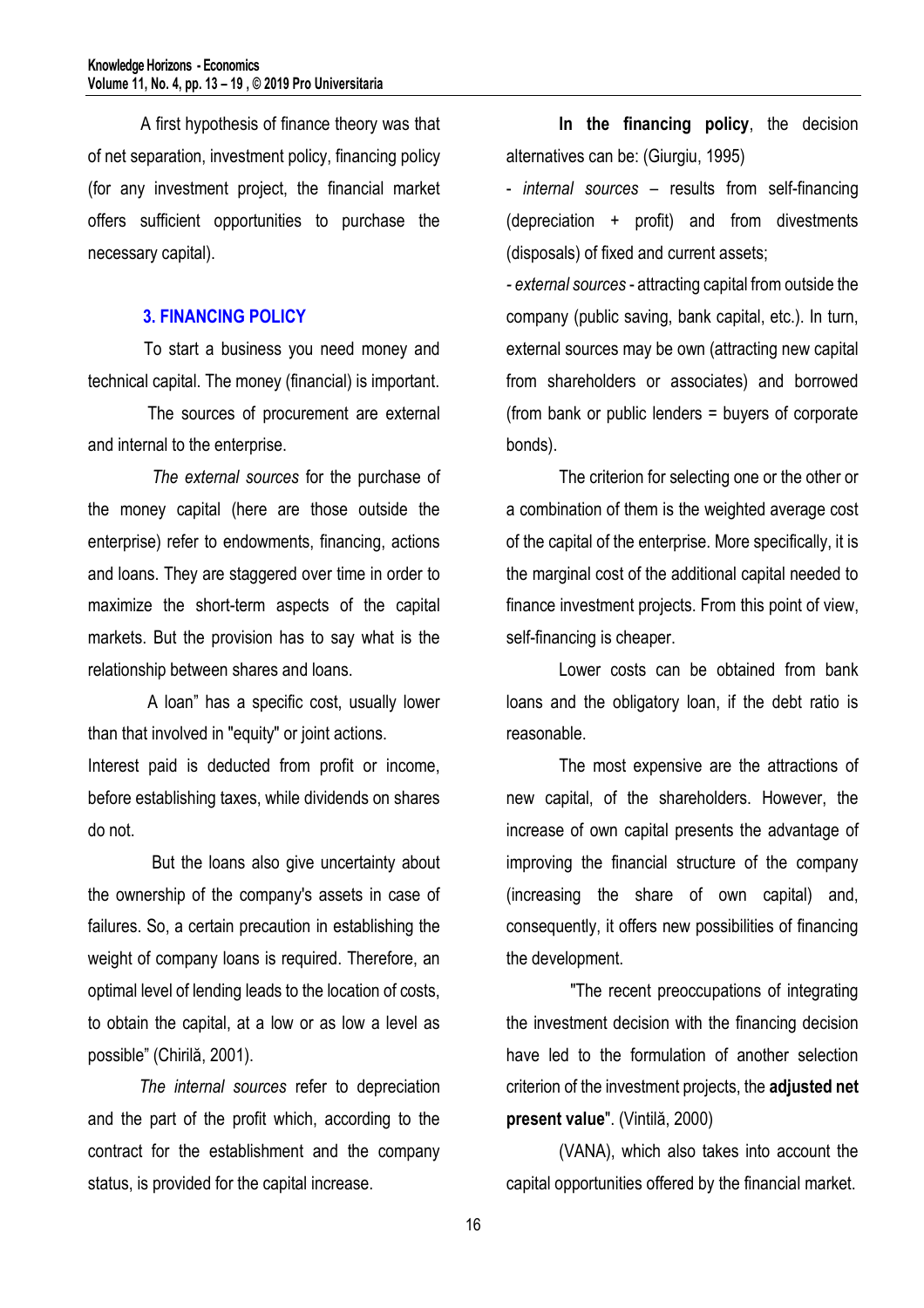VANA = Investment VAN + Financing VAN. Under these conditions, the decision alternatives multiply. for example, a negative investment NPV can be offset by a positive financing NPV. This can be the case of an investment for the public sector (the construction of a highway, a parking lot, etc.), which can enjoy a series of tax facilities, public subsidies, etc.

The same integration, in the financial reasoning of the flexibility condition, considers "the introduction in the calculation of VANA of the principle of reversibility (return) on the initial investment decision, the possibility of option (renouncement, modification or maintenance of the initial project), or of the psycho behavior -sociological of the "actors" of the company, etc. Modeling these new variables in financial policy calls on recent theories, options, agent, signal "(Vintilă, 2000).

## **4. DIVIDEND POLICY**

**The dividend policy** concerns the decision of the GMS to distribute the dividends that resulted at the end of the financial year and / or reinvest them in the development of the company. Dividend distribution complements the image of a profitable and remunerative company for its own equity.

The constant distribution of dividends leads to the increase of the public's trust towards the corporation, to the increase of the market value of the company. "The reinvestment from the net profit, leads to the increase of the self-financing capacity, to the improvement of the financial structure of the capital of the company. Under these conditions, the corporation will have a higher financial potential to

support its own development (self-financing but also the ability to apply for new loans), all of which are factors that increase the value of the company". (Manolescu, 1995)

The alternative of full or partial reinvestment of the net profit in financing the investment projects of the company is part of the financing policy. That is why we often say that dividend policy is part of the financing policy.

"The evaluation of the company becomes possible after the financial analysis of its performances and after the capture of the investment strategy elements and their financing. Based on the elements provided by the analysis and the financial policy, an assessment of the assets and liabilities assets of the company can be made, an assessment of future revenue streams, which are expected to be released by the corporation or a mixed assessment of the present and future capacity. , for remuneration of capital investments" (Niculescu, 1997) in the respective corporation.

Whatever the method of valuation, the intrinsic market value of the enterprise, as a whole (the overall value) and / or the equity invested in it (the net value of the shareholders' equity) is investigated.

# **5. CONCLUSIONS**

From the above, we understand that the financial policy is a structural element represents the general policy of any company, with a significance, we could say, first of all, about the establishment, distribution and use of all sources, resources and funds, for the implementation of the economic and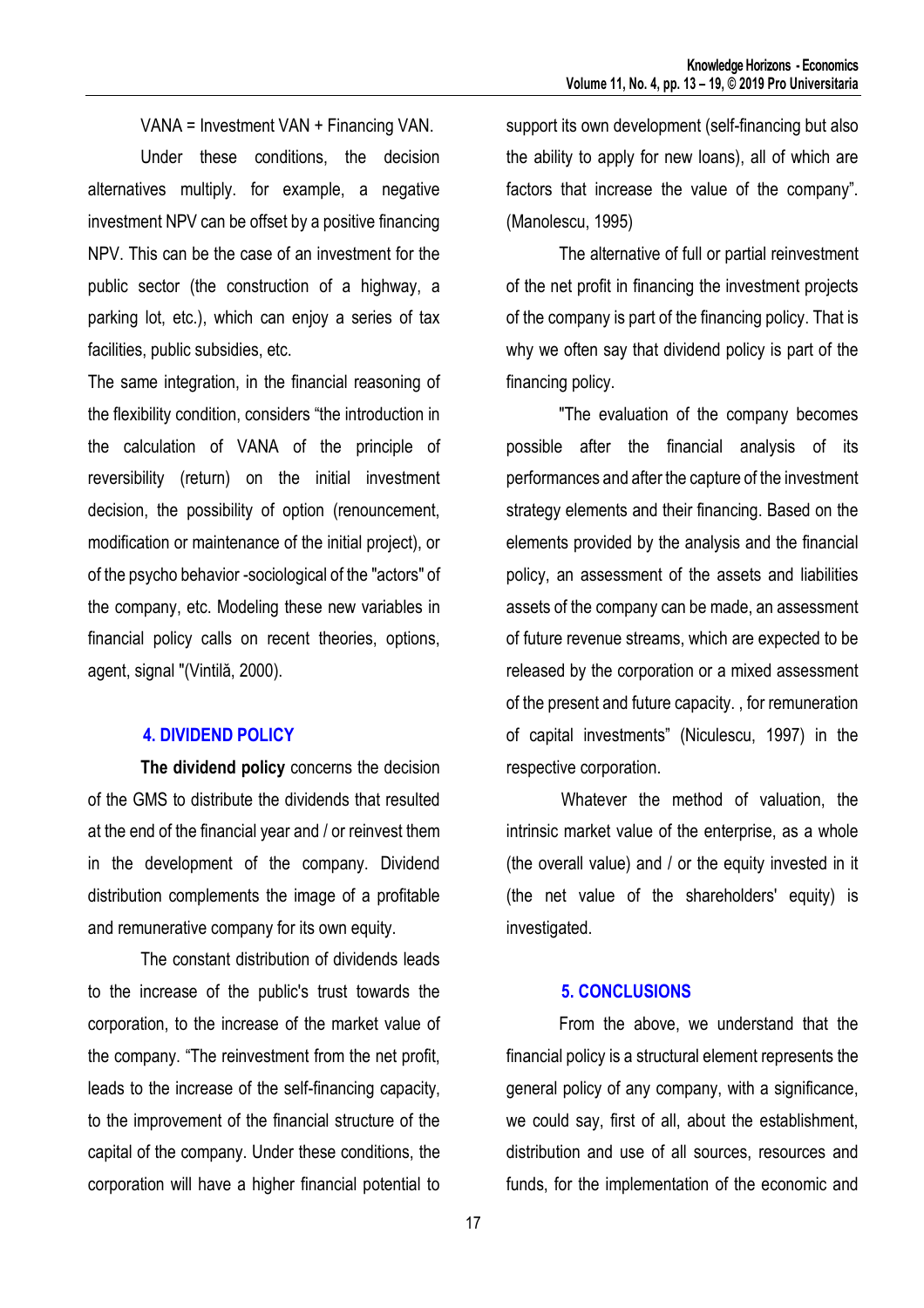development programs, maximizing the efficiency of the operating and investment cycles and all actions and activities. However, there must be a serious synchronization, between economic and financial policy.

An integral part of the general policy, of the company, the financial policy aims to develop and solve the issues regarding the methods and means of procuring the financial resources and establishing the financial balance, setting the prices, reducing the expenses, at the same time with those of the capital costs. and must be permanently adapted to the concrete conditions of each company.

 The financial policy choices and actions support the financial structure adopted by the company, in relation to its objectives, profitability, risk and growth. The main problems to be solved, of the financial policy, are "choosing a rate of growth of the economic capital and the financing modalities of this growth, because such a choice governs the increase of the financial capital and the degree of autonomy of the enterprise".

The primary objective of the company and the reason to be, is to obtain a profit, the level of which depends on the increase of the financial capital.

In this framework, the company will seek to maximize the economic capital, through measures and investment and financing decisions. The increase of capital involves the problem of the cost of financing, but also that of the proportion, between the equity and the borrowed ones. The cost of capital refers to the expenses of purchasing and using all the means of financing, being an indicator that allows

the financial manager to select the investments and the sources of their financial coverage.

# **REFERENCES**

- Bocănete, Oana, *Instrumentarul de estimare a eficienţei activităţii financiare în cadrul managementului corporativ. Premisele dezvoltării economiei naţionale în contextul crizei economice* [*Instruments to estimate the efficiency of financial activity in corporate governance. The prospects for the development of the national economy in the context of the economic crisis*, Conferinţa Ştiinţifico-Practică Internațională, Bălți, 28-29 mai 2010.
- Chirilă, E., *Finanţele intreprinderii [The finances of the enterprise]*, Editura Universităţii din Oradea [Publishing house of the University of Oradea], 2001.
- Dumitrașcu, Vadim, *Managementul investiției [Investment management]*, Editura Universitară [University Publishing House], București, 2014.
- Feleagă, N., I. Ionescu, *Tratat de contabilitate financiară [Financial accounting treaty],* Editura Economică [Economica Publishing House], Bucureşti,1998.
- Giurgiu, A., *Mecanismul financiar al intreprinderii*  [*Financial Mechanism of the Enterprise*], Editura Dacia [Cacia Publishing House], Cluj Napoca, 1995.
- Manolescu, Gheorghe, *Managementul financiar [Financial management]*, Editura Economică [Economica publishing House], Bucureşti, 1995.